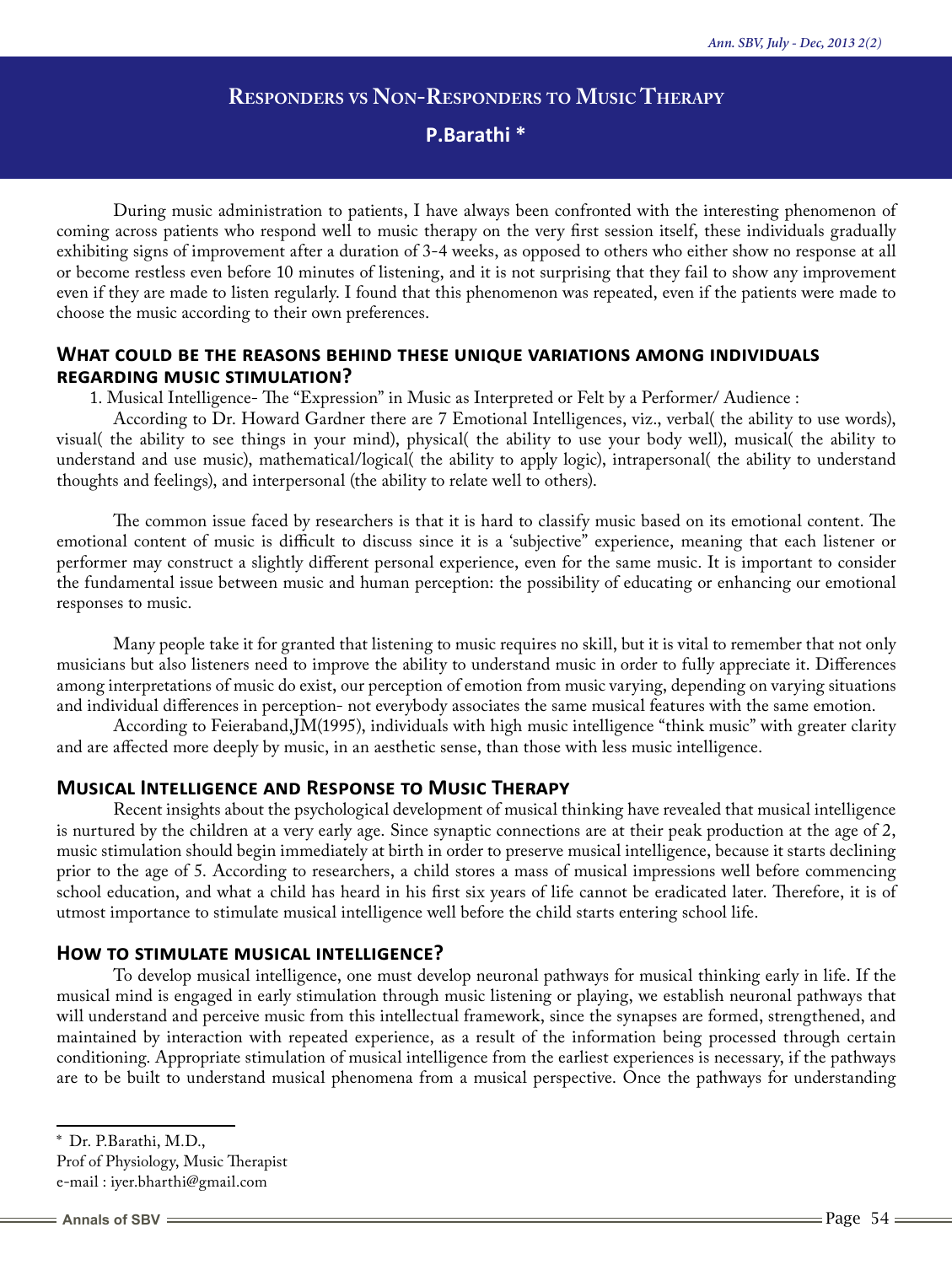#### *Ann. SBV, July - Dec, 2013 2(2)*

musical or any other phenomenon for that matter are established, it is difficult to reshape the mind to perceive that same phenomenon from a different perspective.

"It is much more difficult to reorganize a brain than it is to organize it in the first place. Organization inhibits reorganization. Carving out neuronal tracks for certain types of learning is best accomplished when the synapses for that particular skill are malleable, before they harden up around certain types of responses." Jane M. Healy.

Musical intelligence can be demonstrated by the fact that individuals who learn to play an instrument through ready notation- without appropriate musical skills such as singing and moving with music- engage only their logical/ mathematical intelligence and would most likely have later difficulty to play by ear. Edwin Gordon has suggested that music intelligence is determined by one's ability to "think" music, or in his words to "audiate" music. The better one is in creating music inside one's head, the better developed is one's potential to succeed in real musical understanding and appreciation.

The emotional content of music is difficult to discuss since it is a 'subjective" experience, meaning that each listener or performer may construct a slightly different personal experience, even for the same music.

## **2.The Psycho- Neuro- Endocrinologic Responses to Music Stimulation**

It is well known that individuals and cultures identify emotionally with different musical stylings. What is stimulating for one may induce a neutral response to another. The reason could be attributed to the psycho-neuro-endocrine effects of music in the human brain and body which provide direct links between music stimulation, activations in the brain during music processing and emotional response at both physiological and subjective levels. Music emotion research at the hormonal levels might yield more information regarding the relationship between perceived and felt emotions during music stimulation. In other words, by understanding how music affects the endocrine system, we will increase our knowledge of how music affects emotions. Ultimately, research in psycho-neuro-immunology should contribute to answering questions about how musical behaviours function as psychological components in processes related to wellbeing and health ( Kreutz et al., 2012).

According to Blood &Zatorre (2001 ), intensely pleasurable responses to music are associated with activity in brain regions implicated with reward and emotion. Pleasurable music invokes emotions releasing the reward hormone dopamine, in correlation with the "chills" running up and down the spine during intense peak responses. It has already been established that strongly felt emotions could be rewarding in themselves in the absence of a physically tangible reward or a specific functional goal, and it is amazing to find that there is also an anticipatory release of dopamine to an aesthetic stimulus- a stimulus that is abstract, complex and not concrete (Salimpoor et al.,2009).

**Are there any other factors that play a role in healing the signs and symptoms of the disease process in those who respond well to music therapy?**

## **The intricate biological time structures in humans :**

Overview of the favored periodic duration (frequency ranges) of the rhythmic functions in humans. The scale of periodic duration is divided logarithmically. The stable frequency ranges of the spontaneous rhythms are specially emphasized. **Figure : 1**